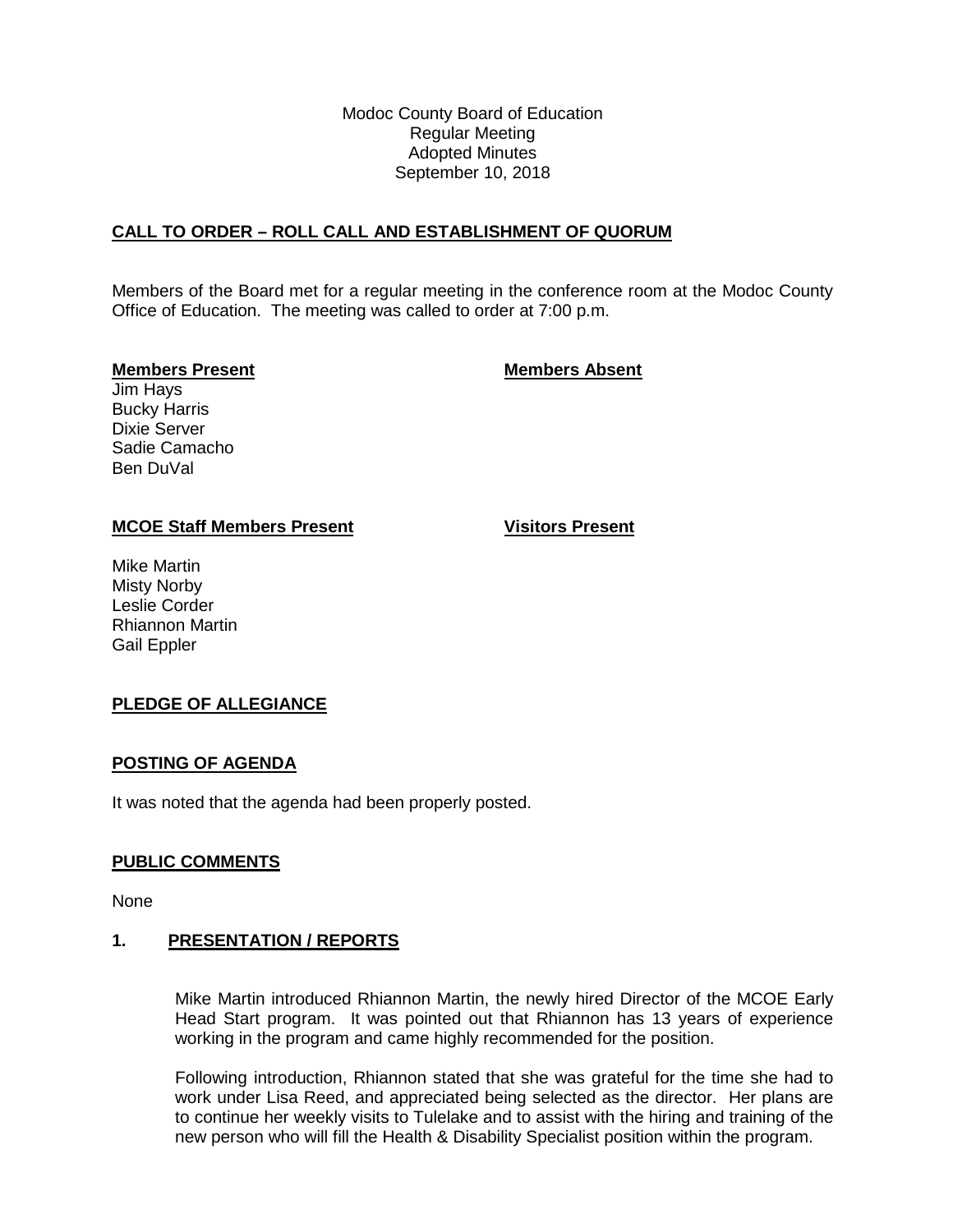There are currently openings in the program, and staff has been busy recruiting eligible families to participate.

It was further reported that funding had been received for the installation of a new roof on the EHS building in Tulelake, as well as for the purchase of a new vehicle.

### **Misti Norby reported the following:**

The beginning of the school year for both MCOE and the Surprise Valley JUSD had gone smoothly, though busy.

She has been working with the districts on MTSS the Multi-Tiered Systems of Support (MTSS) and explained that each district is in different stages of implementation, and that there are designated teams at each site. A handout / graphic chart showing the different levels / tiers and goals and segments of MTSS was shared with the members of the board.

In addition, she has been spending time in Surprise Valley addressing various items and needs of the district.

#### **Leslie Corder reported the following:**

The MCOE books for 2017-18 should be closed by the end of the week (9-14-18).

The auditors are scheduled to make their last visit of the year on October  $12<sup>th</sup>$ .

She will be meeting with department heads regarding staffing which will be reflected in the first interim budget report.

The need for 2 new vehicles is being discussed, and various options investigated.

The financial reports included in the agenda packet were explained to the members of the board.

#### **Mike Martin reported the following:**

The hiring of the new EHS Director has the possibility of creating a domino effect within the program. Mike indicated that the positions that come open will be looked at and evaluated as necessary.

Early enrollment figures were shared with the members of the board. These figures showed the following: Modoc Joint Unified School District – 882; Surprise Valley Jt. Unified School District 116; and Tulelake Basin Joint Unified 396. Mike pointed out that these numbers are likely to change, and in October there should be firmer numbers available.

He had visited the MCOE preschools and reported that there are 79 preschoolers enrolled in the program. The classes in Alturas are fully enrolled, there are 2 spots available in Tulelake, and the Surprise Valley program has seven slots available.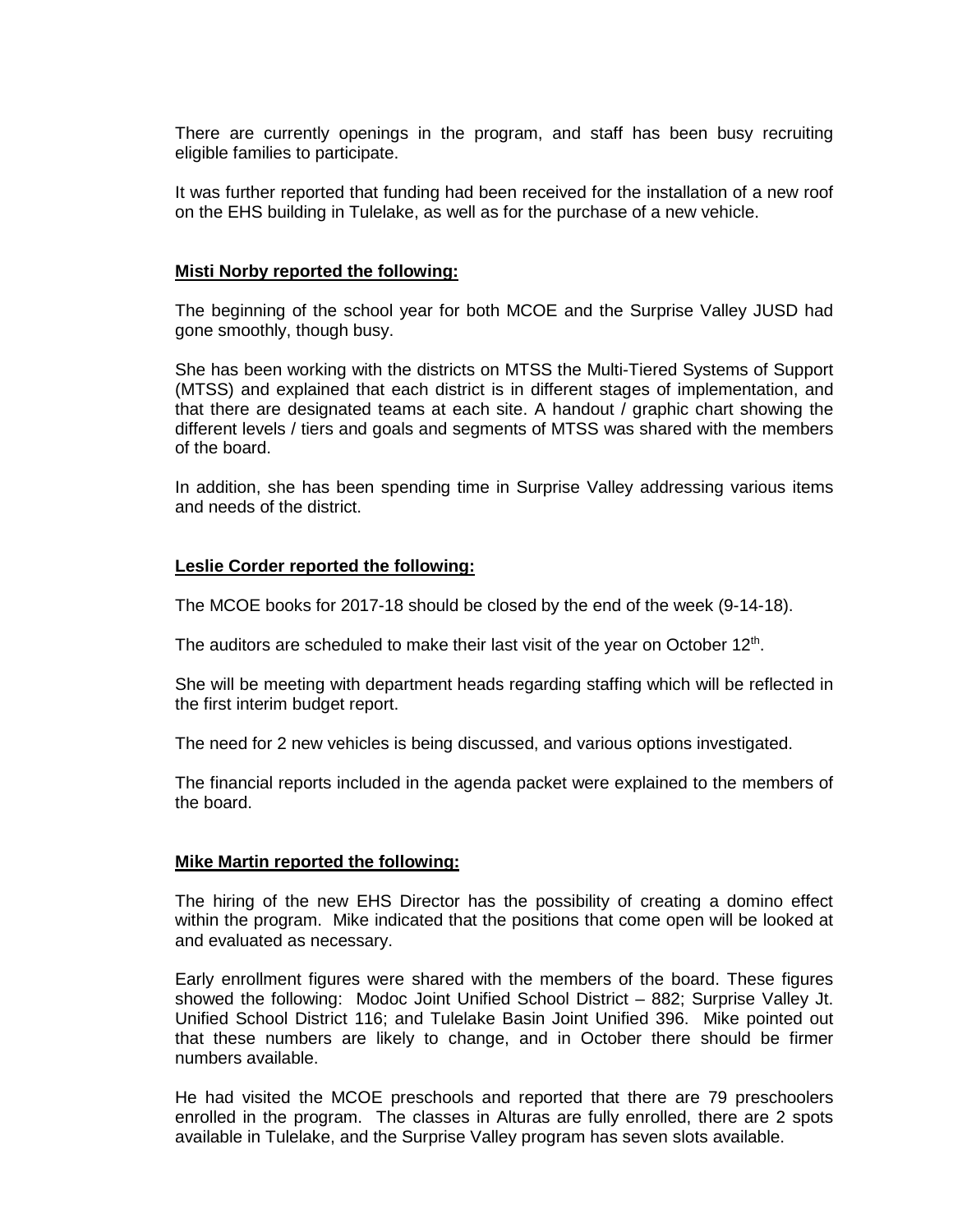September is Attendance Awareness Month. To promote this awareness of the importance of good school attendance MCOE had submitted an article to the newspaper, has PSA's running periodically on the KCNO Radio station, and has a promotion slide in the slide show at the local theater. In additions, banners will be purchased for each of the schools for display.

Progress is being made in the Surprise Valley Jt. Unified School District with involved MCOE staff members providing support and working with the district to determine the decisions that need to be considered. Important options are being discussed and considered by the SVJUSD Board of Trustees with regard to declining enrollments, funding, etc. Members of the board will be kept informed regarding the many issues.

The Talk-Read-Sing campaign continues to evolve. Mike shared a book and magnet that is provided to each preschool and Early Head Start family as a reminder that Talking-Reading-Singing are important for the development of babies and young children.

A reminder that there are several book houses in various locations in Alturas was provided. These book houses contain books for children that can be taken home for the purposes of reading to children. Donations are always accepted.

# **2. CONSENT AGENDA ITEMS**

- Minutes August 13, 2018
- Temporary County Certificates

A motion was made by Sadie Camacho, seconded by Ben DuVal and carried that the consent agenda be approved as presented. (Ayes: Hays, DuVal, Server, Camacho, Harris)

# **3. INFORMATION / NO ACTION**

## **3.1 On-line Ethics Training available through FPPC**

Updated information regarding an online Ethics training which is available through the Fair Political Practices Commission (FPPC) was provided for the members of the board. Board members are required to complete this training every two years.

# **4. ACTION**

## **4.1 Approval – Resolution #18-06 – Adopting the GANN Limit**

A motion was made by Ben DuVal, seconded by Bucky Harris and carried that Resolution #18-06 be approved as included in the agenda packet. Leslie Corder provided information regarding the need for the adoption of this document. (Ayes: Hays, DuVal, Server, Camacho, Harris)